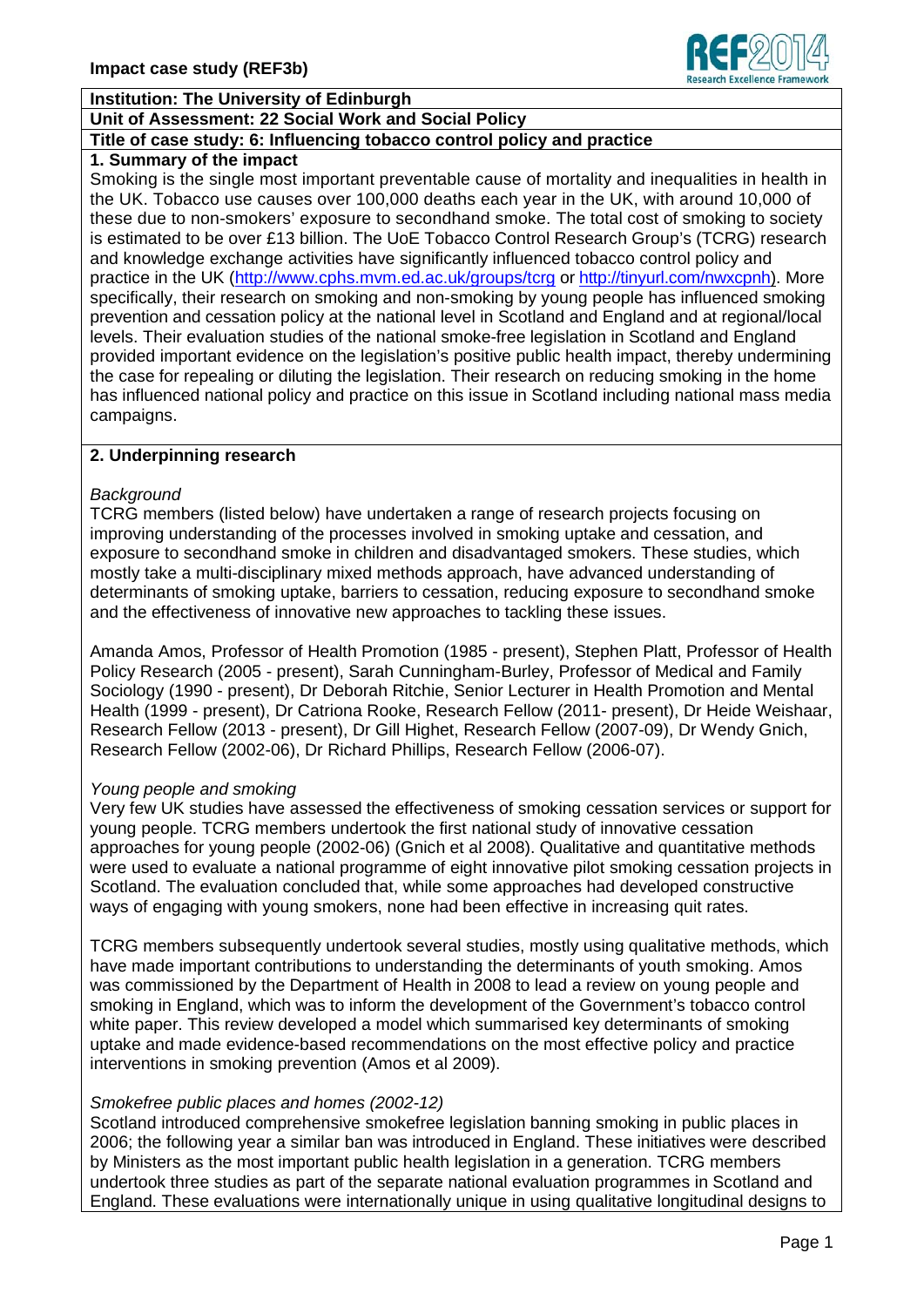## **Impact case study (REF3b)**



explore the legislation's impact on disadvantaged groups and in affluent compared to deprived communities. As part of the Scottish evaluation programme (CLEAN), they also undertook a qualitative study of the legislation's impact on smoking in the home. These studies showed that the smokefree legislation had an important influence on smokers' attitudes and behaviour within and outside the home. TCRG members are involved in the REFRESH study which comprises several components, including testing a novel intervention to help disadvantaged mothers who smoke reduce their child's exposure to secondhand smoke in the home. 2700 'How to Guides' based upon the REFRESH findings have been distributed to Health Boards across Scotland.

#### **3. References to the research**

Amos A, Angus K, Fidler J, Hastings G. *A Review of Young People and Smoking in England*. York: Public Health Research Consortium, 2009. http://phrc.lshtm.ac.uk/papers/PHRC\_A9- 10R\_Final\_Report.pdf

Gnich W, Sheehy C, Amos A, Bitel M, Platt S (2008) A Scotland-wide pilot programme of smoking cessation services for young people: process and outcome evaluation. *Addiction* **103**: 1866-74, DOI: 10.1111/j.1360-0443.2008.02316.x.

Phillips R, Amos A, Ritchie D, Cunningham-Burley S, Martin C (2007) Smoking in the Home After the Smoke-Free Legislation in Scotland: Qualitative Study. *BMJ* **335**: 553, DOI: 10.1136/bmj.39301.497593.55.

Hargreaves K, Platt S, Amos A, Highet G, Martin C, Ritchie D, White M (2010) The social context of change in tobacco consumption following the introduction of 'smokefree' England legislation: a qualitative, longitudinal study. *Social Science and Medicine* **71**: 459-66, DOI: 10.1016/j.socscimed.2010.04.025.

Wilson IS, Semple SE, Mills LM, Ritchie D, Shaw A, O'Donnell R, Bonella P, Turner SW, Amos A (2012) REFRESH: reducing families' exposure to secondhand smoke in the home – a feasibility study. *Tobacco Control*, DOI: 10.1136/tobaccocontrol-2011-050212.

#### *Grants*

Amos A, 'A Review of Young People and Smoking in England'. Department of Health (England). 2008-09, £45k.

Platt S, Amos A, et al, 'Evaluation of HEBS Young People's Smoking Cessation Pilots'. Health Education Board for Scotland. 2002-06, £250k.

Amos A, Martin C, Ritchie D, 'Qualitative Study of Changes in Smoking (and Drinking) Behaviour following Implementation of the Prohibition of Smoking in Enclosed Public Places'. NHS Health Scotland. 2002-08, £145k.

Amos A, Martin C, Ritchie D, Cunningham-Burley S, 'Qualitative Study of Smoking in the Home'. NHS Health Scotland. 2006-07, £100k.

Platt S, Amos A, Ritchie D et al., 'Impact of Smokefree Legislation in England on Individuals and Communities'. Dept of Health (England) through Public Health Research Consortium. 2007-09, £355k.

ASH Scotland, Semple SE, Ritchie D, Amos A, Turner SW, 'Reducing Children's Exposure to Secondhand Smoke in the Home (REFRESH)'. Big Lottery Research Fund. 2010-13, £490k.

#### **4. Details of the impact**

With the introduction of bans on smoking in public places in Scotland (2006) and England (2007), the REF period has seen intensive activity in the field of smoking prevention and cessation, where the underpinning research of the Group and its ongoing policy evaluation activities have had an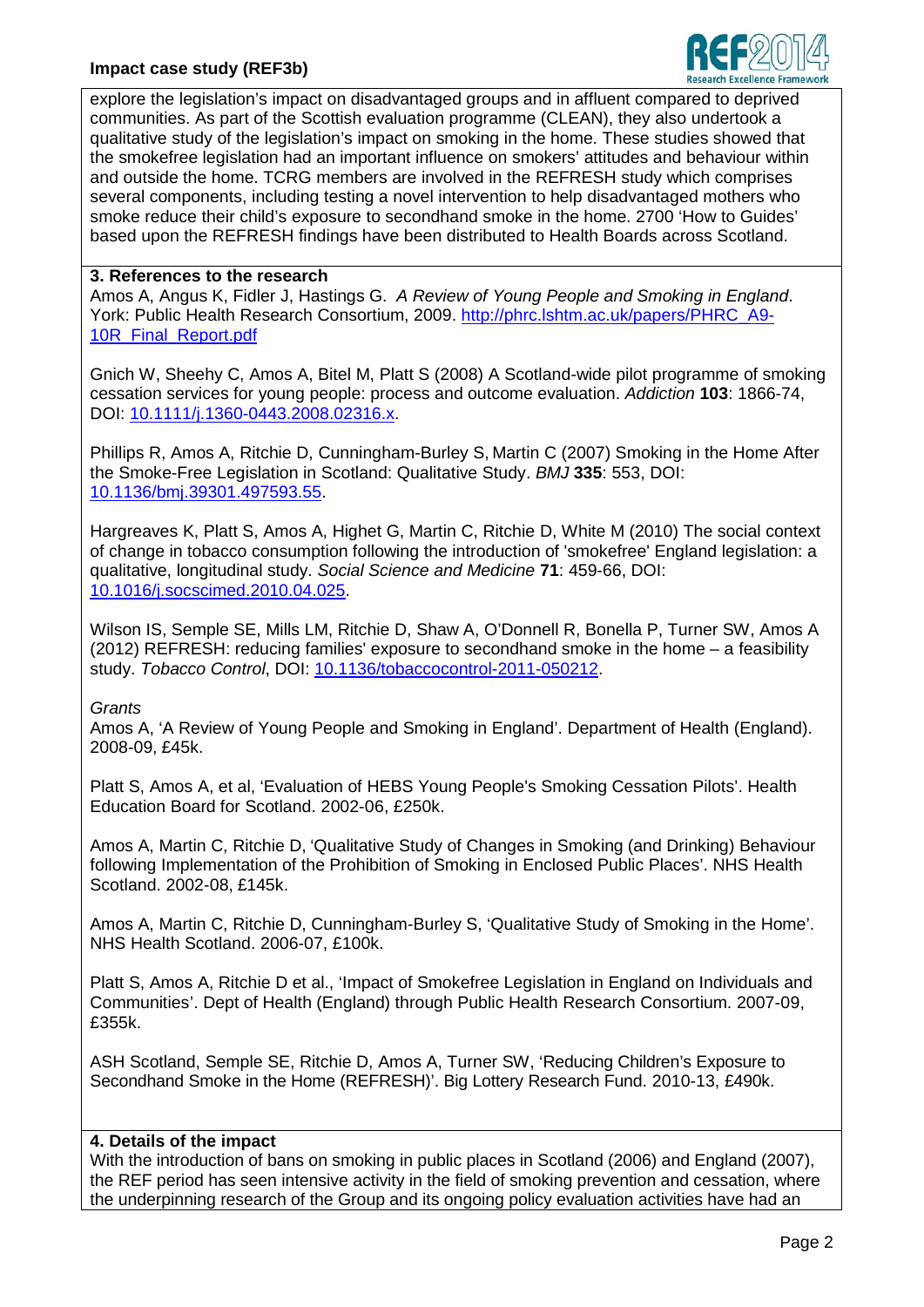

intensive impact on changing policies and practices.

## *Young people and smoking*

The Department of Health (DH) commissioned Amos to lead a review on young people and smoking in England to inform the development of the Government's tobacco control strategy white paper. The DH Review was quoted and referenced in the UK Government's 2010 white paper 'A Smokefree Future - a Comprehensive Tobacco Strategy for England' [5.1] and included a key diagram from the report (p. 26). This diagram also appears in the Scottish Government's 2013 'Tobacco Control Strategy for Scotland' [5.2, p. 12]. The UK Government's 2011 white paper 'Healthy Lives, Healthy People: a Tobacco Control Plan for England' also referenced the Review [5.3]. The model developed in the Review underpinned the UK Government's adoption of a broad policy approach. The Review's findings also influenced smoking prevention policy and practice at regional/local levels. Amos presented the findings at several regional/local tobacco control seminars and has received feedback that this directly impacted on local plans and priorities. This can be confirmed by regional tobacco control leads [5.4]. The Review's findings form part of the teaching on the only national CPD course on tobacco control

(http://www.ukctcs.org/ukctcs/teaching/index.aspx or http://tinyurl.com/puaswep).

Several of Amos's research publications on young people were referenced in the Scottish Smoking Prevention Working Group's report 'Towards a Future Without Tobacco' [5.5]. This report had a major influence on the Scottish Government's Smoking Prevention Action Plan 'Scotland's Future is Smoke Free' (2008) [5.6]. In the Foreword, the Minister for Public Health states that the Action Plan "builds upon and responds to the excellent report, 'Towards a Future without Tobacco',… the Expert Group's recommendations also provide a clear mandate for the action proposed". This is highlighted throughout the Action Plan. Amos was a member of the expert Prevention Working Group and played an active role, including making presentations to the Group on her research.

## *Young people and smoking cessation*

In Scotland the evaluation of the young people's cessation pilots led to the recommendation in the Scottish Government's 2008 Smoking Prevention Action Plan that youth smoking cessation services should not be established; rather, young people should be supported through standard NHS cessation services. The Action Plan states that "in the light of the recent poor outcome of the pilot smoking cessation services for young people we recommend active consideration is given to developing other approaches" [5.6, p. 37]. This is reiterated in the national guidelines for smoking cessation [5.7], with the study cited as the evidence base. The DH Review (see above) is also cited in these guidelines.

## *Legislation banning smoking in enclosed public spaces*

TCRG members were involved in the national evaluations of the English and Scottish smokefree legislation. In Scotland, in response to a Parliamentary Question on 12/11/08, the Public Health Minister referred to the evidence from the national evaluation programme, which included two TCRG studies, which showed that Scotland was benefiting from the ban [5.8]. The Minister also stated "importantly, there is evidence of a change in the cultural acceptability of smoking", which related to the TCRG qualitative studies' findings. The English evaluation programme was mentioned in the 2010 white paper 'Healthy Lives, Healthy People: Our Strategy for Public Health in England' [5.3]. 'Healthy Lives, Healthy People: a Tobacco Control Plan for England' [5.3, pp. 37- 8], drawing on an independent academic review of the evidence from the evaluation programme [5.9], concluded that "the Government believes that the aims of the legislation continue to be effectively achieved." This evidence review cites the Final Report and a paper from our English study (Hargreaves et al 2010) and the Final Report of our Scottish study (Martin et al 2008).

## *Smokefree homes*

The REFRESH project piloted an innovative intervention which successfully used personal home air quality feedback with motivational interviews to help smoking mothers reduce their children's exposure to secondhand smoke. REFRESH has influenced policy and practice. REFRESH is mentioned four times in the Scottish Tobacco Control Strategy [5.2, p. 24], including in Action Point